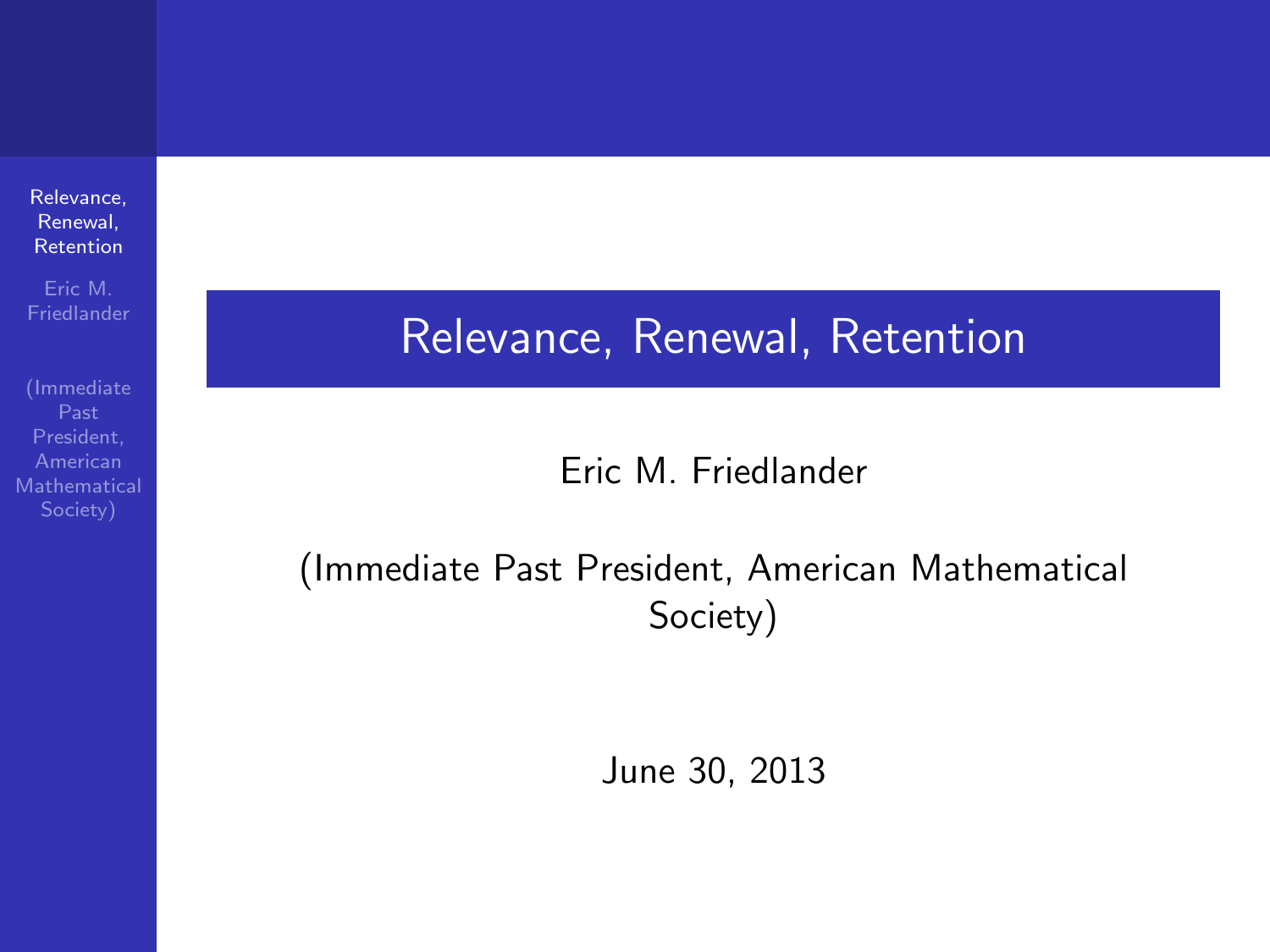#### Appreciation

[Relevance,](#page-0-0) Renewal, Retention

Eric M.

Past

- Engage to Excel: an electric wake-up call.
- Post-secondary mathematics education is of paramount importance.
- Mathematical sciences community is greatly interested in improving outcomes.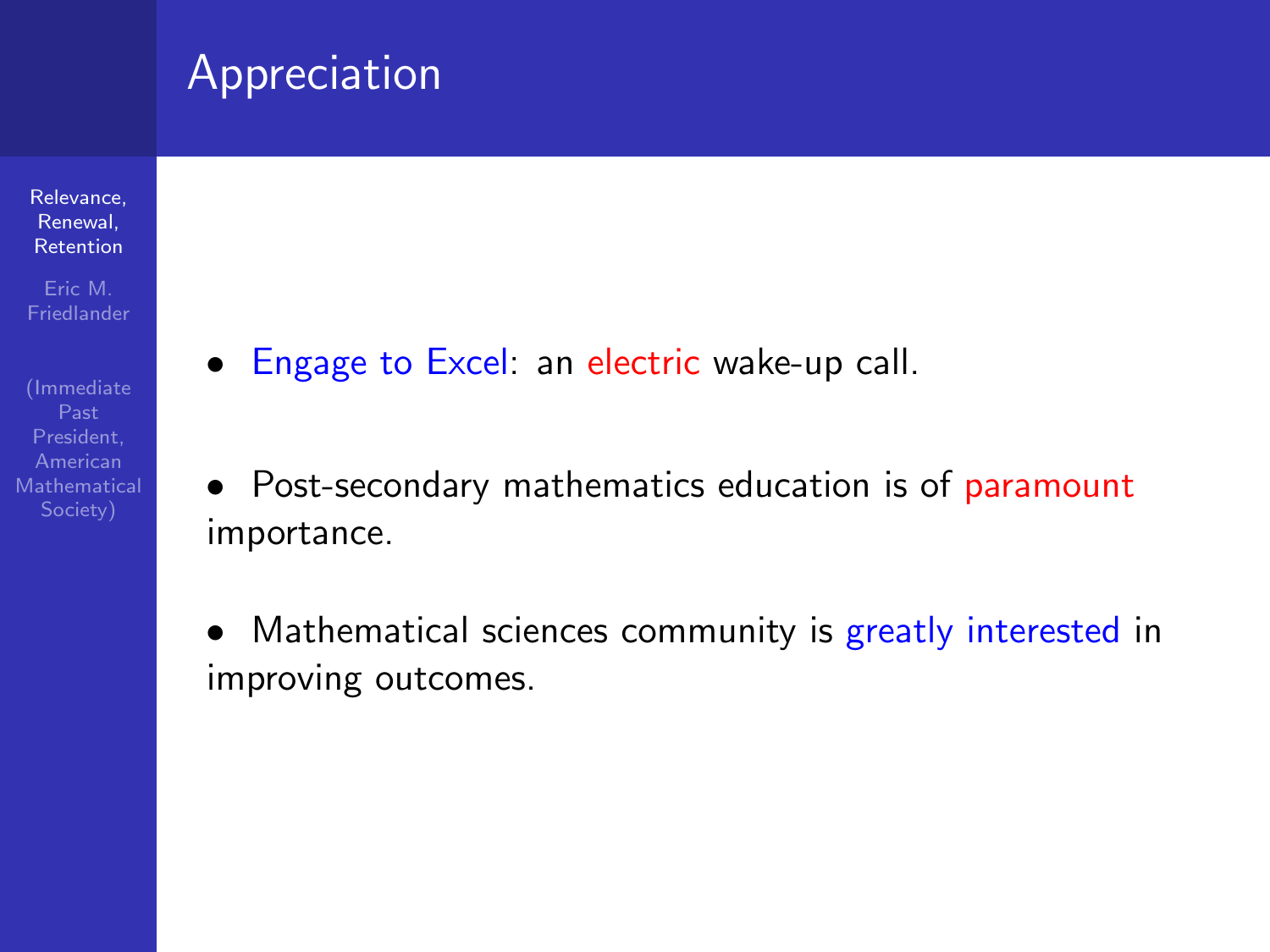## Mathematician's perspective

[Relevance,](#page-0-0) Renewal, Retention

Eric M.

**Mathematical** 

• Research mathematics is thriving; applications are rapidly expanding; over 60% retention of majors.

• Remediation, general requirements, STEM students, mathematics majors require different approaches.

- Essentially every mathematics department tries to tailor its offerings to meet requirements of its client departments.
- There are a great many local efforts to renew and improve the delivery of mathematics education.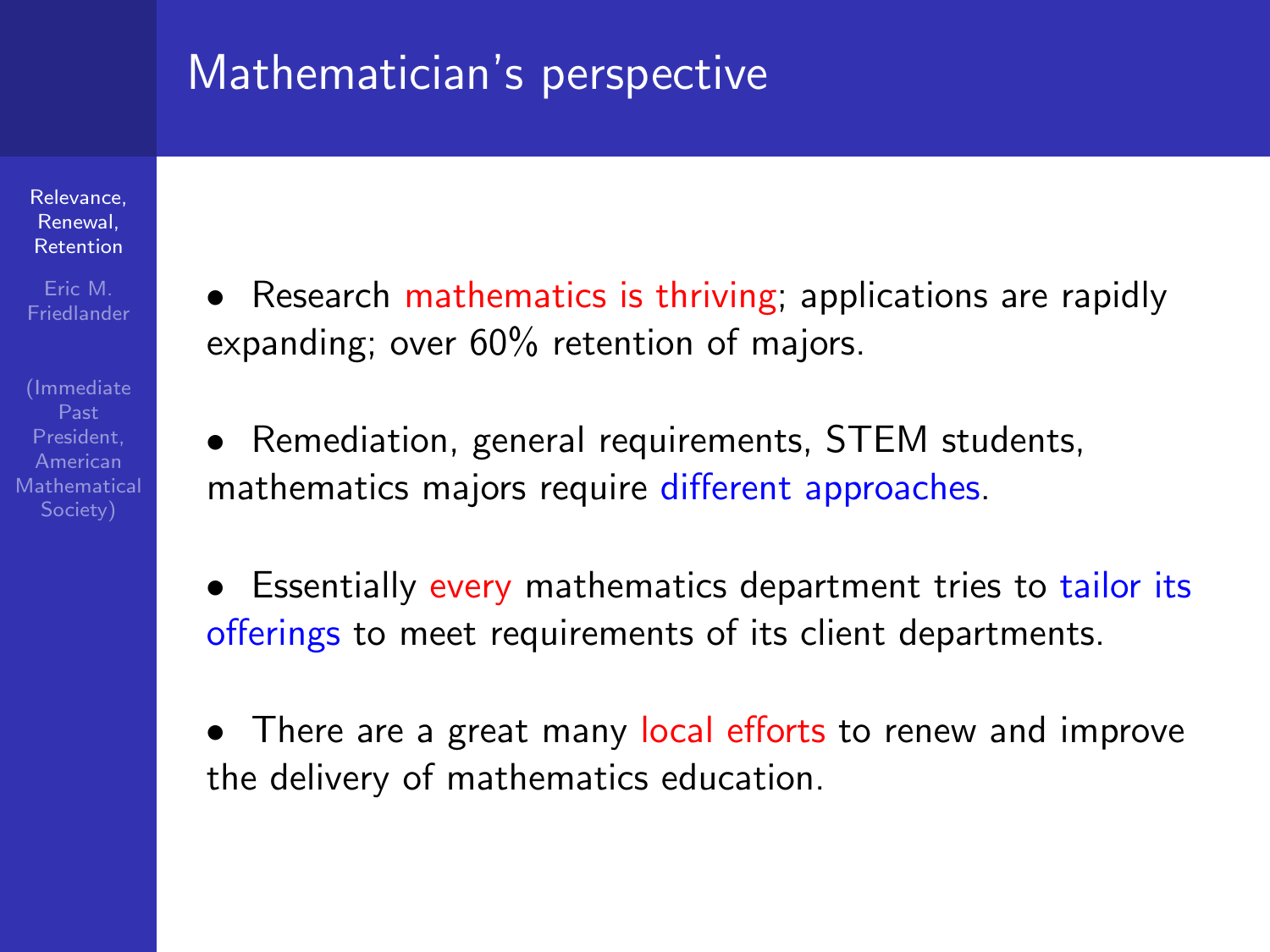## Ingredients for improved mathematics education

[Relevance,](#page-0-0) Renewal, Retention

Eric M.

Past

- Curricular reform leading to well-planned pathways.
- Cooperation with client departments.
- Teaching methodologies promoted on the basis of measured outcomes.
- (Online) technology adopted to complement, not replace personal education.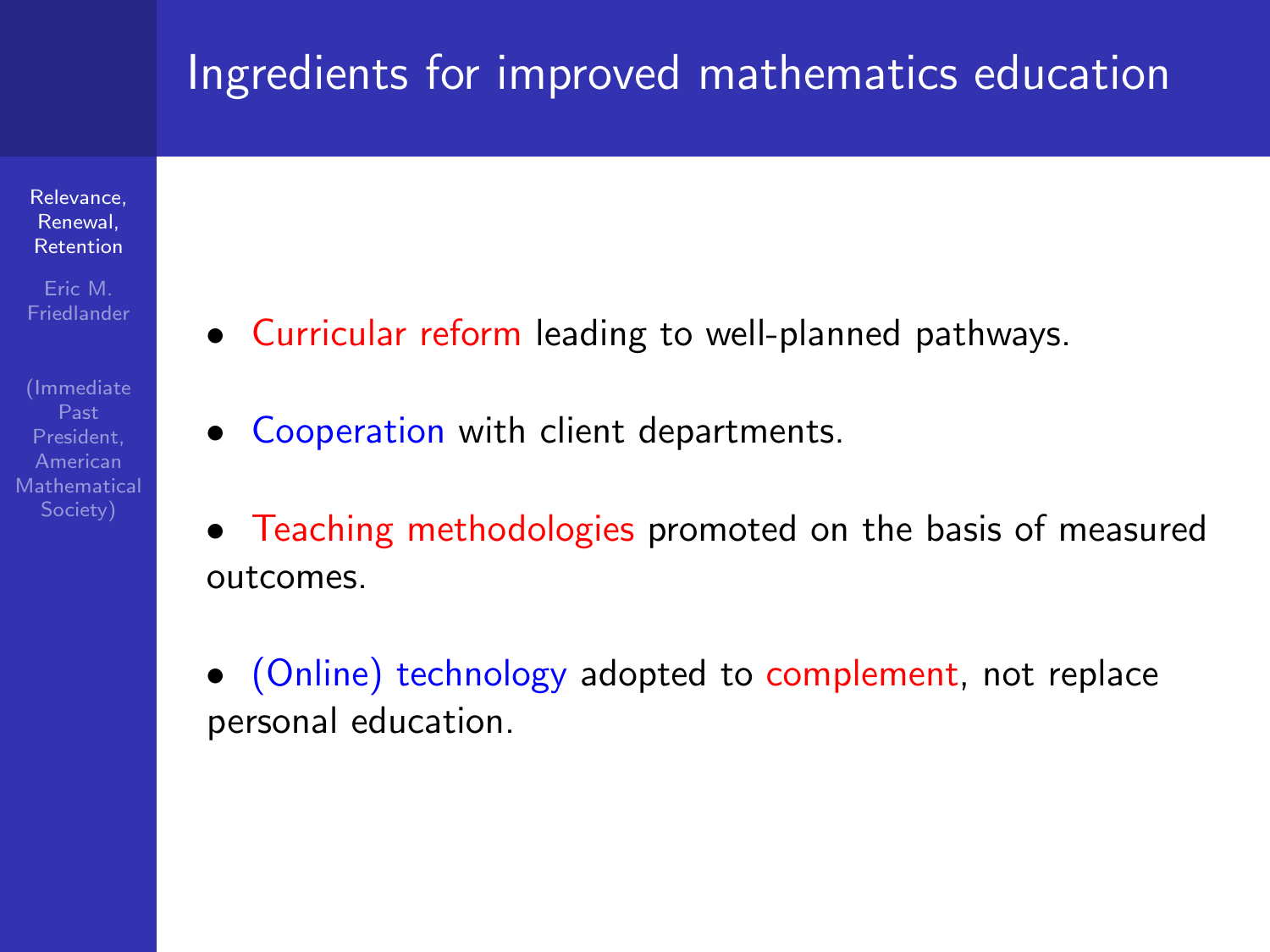## Plans and strategy

[Relevance,](#page-0-0) Renewal, Retention

Eric M. **Friedlander** 

Mathematical

• Develop a framework that can be adopted at local levels.

• Archives and virtual meetings to share new course content and teaching methodologies.

- Intra-university cooperation, including team teaching.
- Carnegie Corp of NY, AAU, other foundations, NSF efforts to lead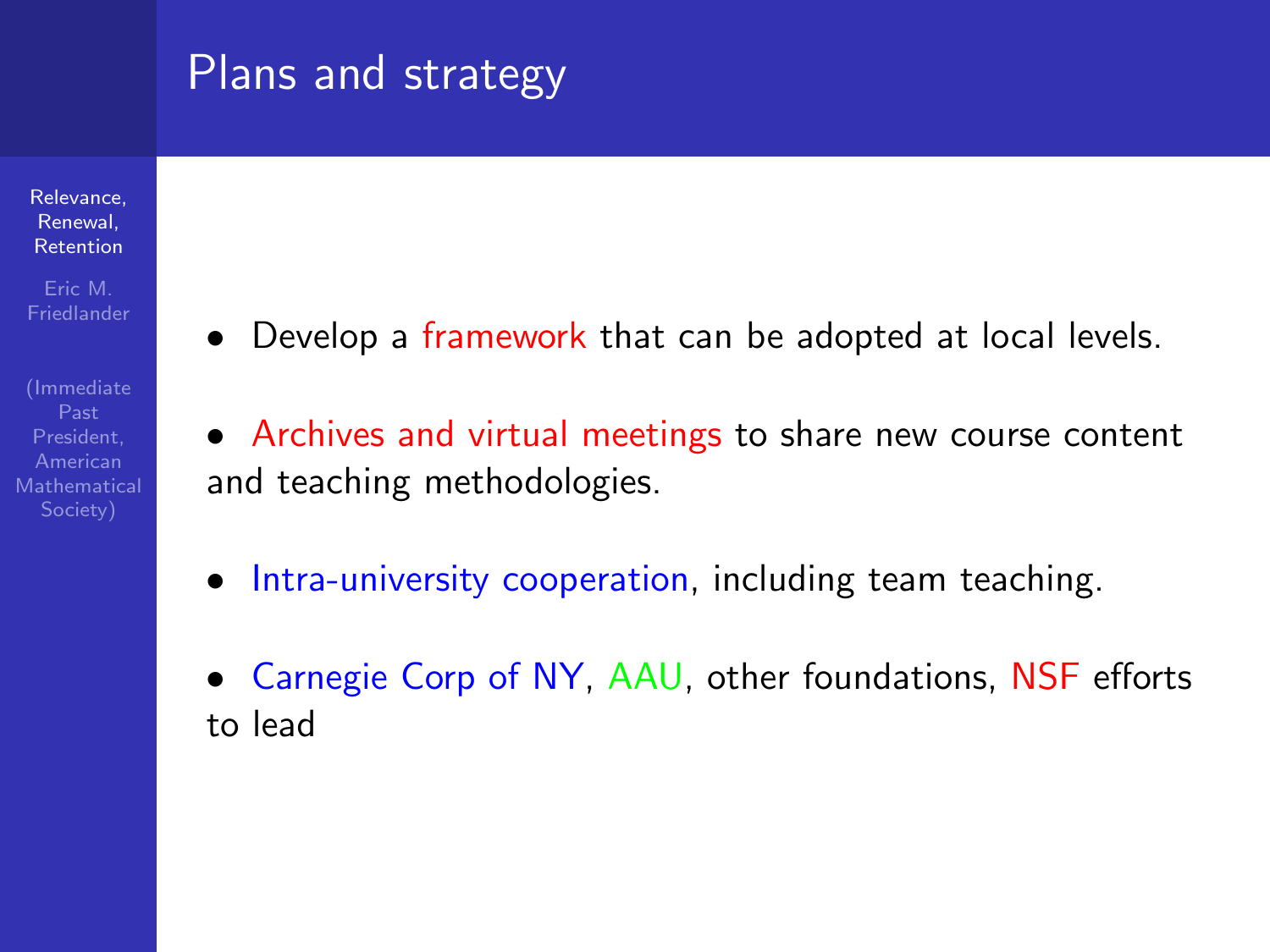#### Discussion topics

[Relevance,](#page-0-0) Renewal, Retention

Eric M.

- Impact of online technology on disadvantaged students.
- Awkward communication with education community.
- U.S. competitivity demands more knowledgeable (not just more) STEM students.
- Motivation through applications requires awareness of students' interests.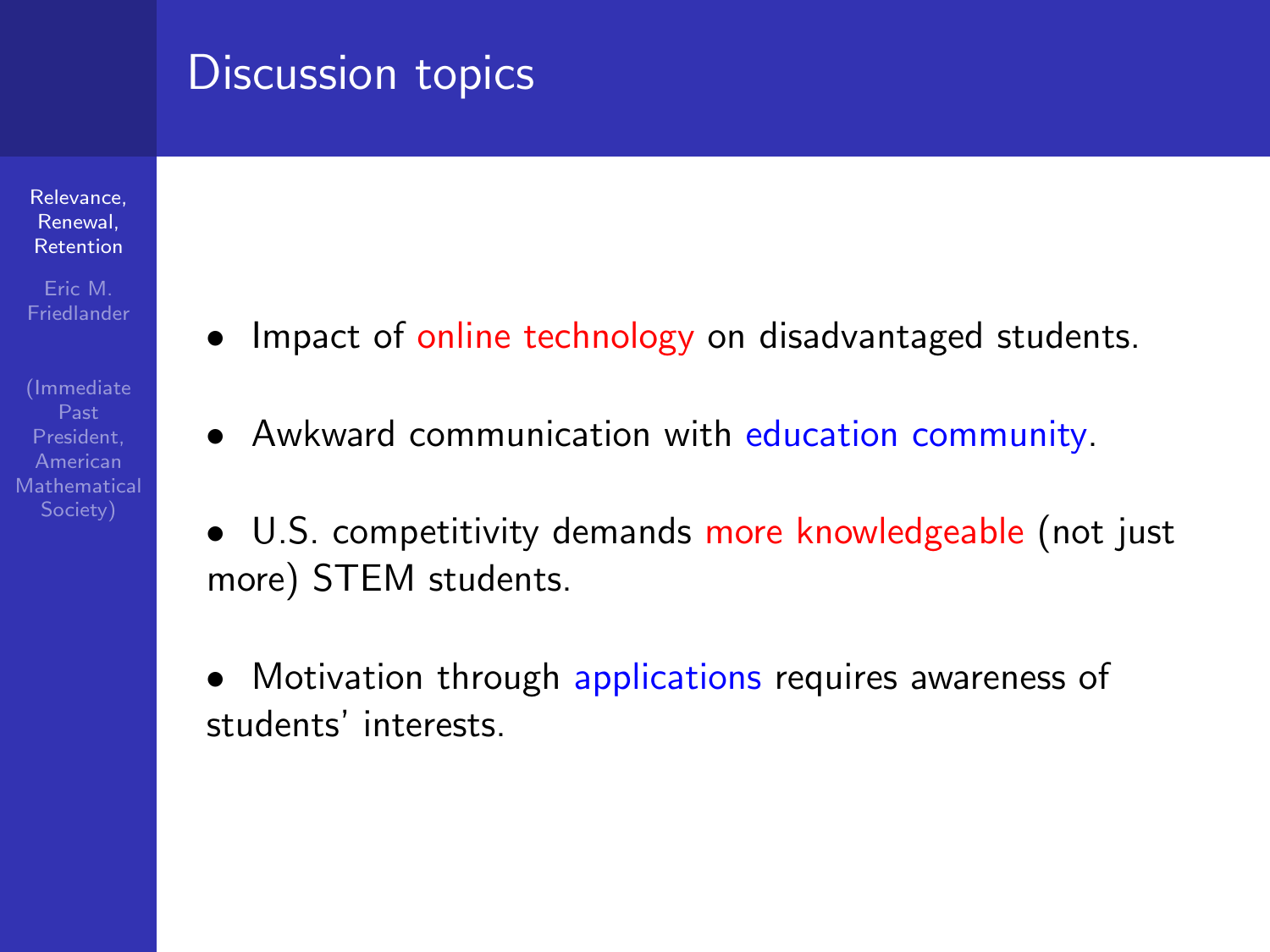# Help is needed

[Relevance,](#page-0-0) Renewal, Retention

Eric M.

(Immediate Past **Mathematical**  • PCAST and others can help to maintain the high visibility of these challenges.

• Academic leaders can facilitate exchanges between the mathematical sciences and other disciplines.

• Government agencies can provide financial resources for teaching innovation.

• Business leaders can join academics in emphasizing the importance of mathematical skills.